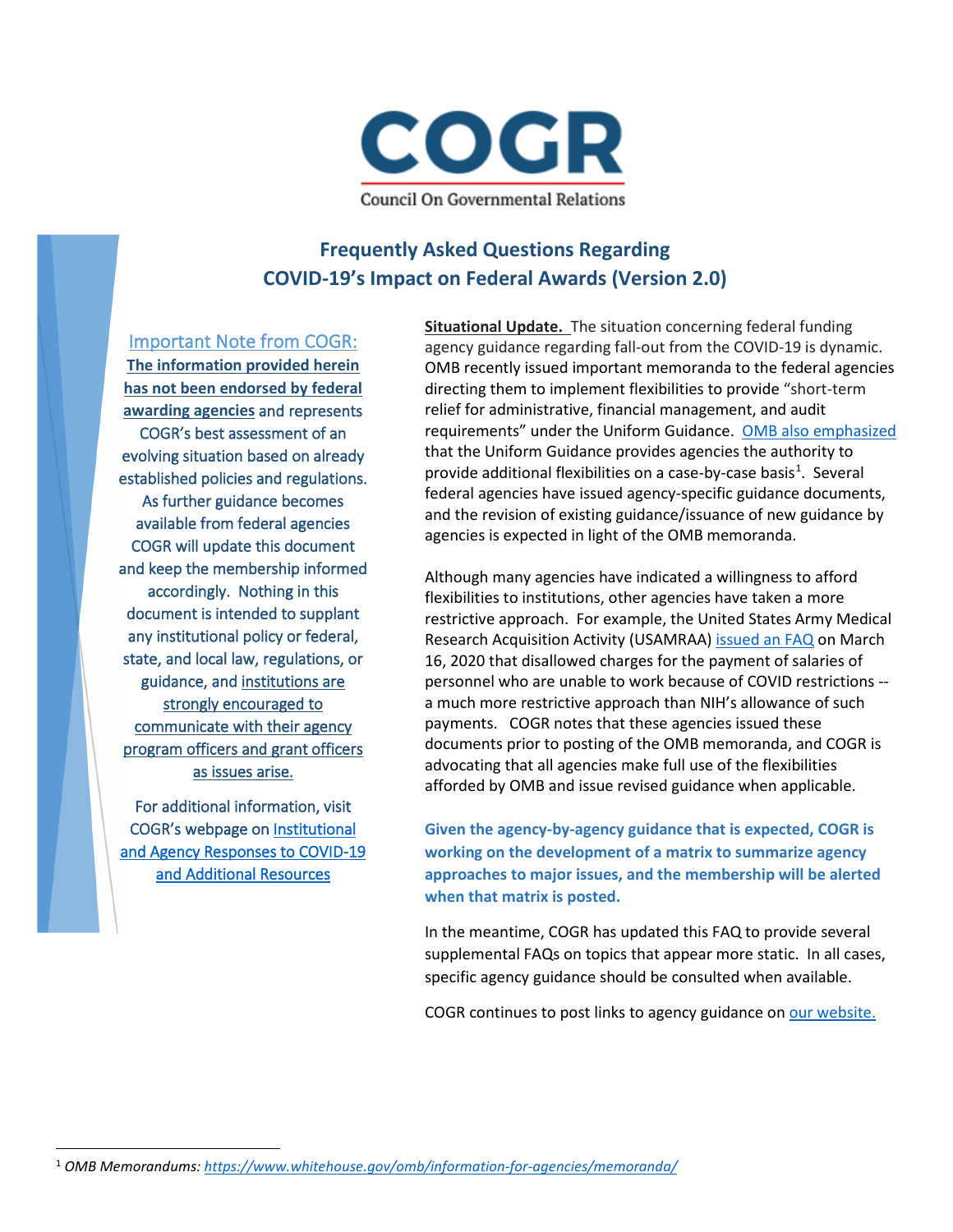

# Preamble

The Uniform Guidance (2 CFR 200, or UG) often directs recipients to follow their own policies, and recent agency guidance has also focused on adherence to institutional policy. This includes institutional emergency or disaster-preparedness policies that were previously created (or are now being created) by the institution to deal with COVID-19. Business continuity plans and the accompanying policies and processes should be made broadly available to guide decision-making within the institution. We also recommend retaining a copy of websites or other sources of information

for later reference in determining allowability of charges to sponsored projects (e.g., future audits).

Institutions are reminded that federal determinations of cost allowability and reasonableness are permitted to be made in context. This includes 2 CFR 200.404, which says that "*a cost is reasonable if, in its nature and amount, it does not exceed that which would be incurred by a prudent person under the circumstances prevailing at the time the decision was made to incur the cost*." In addition, that section requires us to consider "*whether the cost is of a type generally recognized as ordinary and necessary for the operation of the non-Federal entity*." In addition, 2 CFR 200.403 (c) reminds us that we are expected to be "*consistent with policies and procedures that apply uniformly to both federally-financed and other activities of the non-Federal entity*" and (g) "*be adequately documented*."

2 CFR 200 provides wise counsel for how we need to be approaching this highly unusual set of circumstances. COGR has included these concepts in preparing the following guidance. As noted, funding agencies have issued COVID-specific guidance, and more is expected. Consequently, although some references to specific-agency guidance are provided in this FAQ when applicable and useful, these references should not be considered as an all-encompassing summary of agency guidance to date, and institutions are urged to consult th[e COGR website w](https://www.cogr.edu/institutional-and-agency-responses-covid-19-and-additional-resources)hich is updated with the latest agency guidance.

> It is likely that institutional policies may need to evolve as the situation changes; therefore, COGR recommends that institutions publish their policies with clear versions and dates during which they will be considered applicable.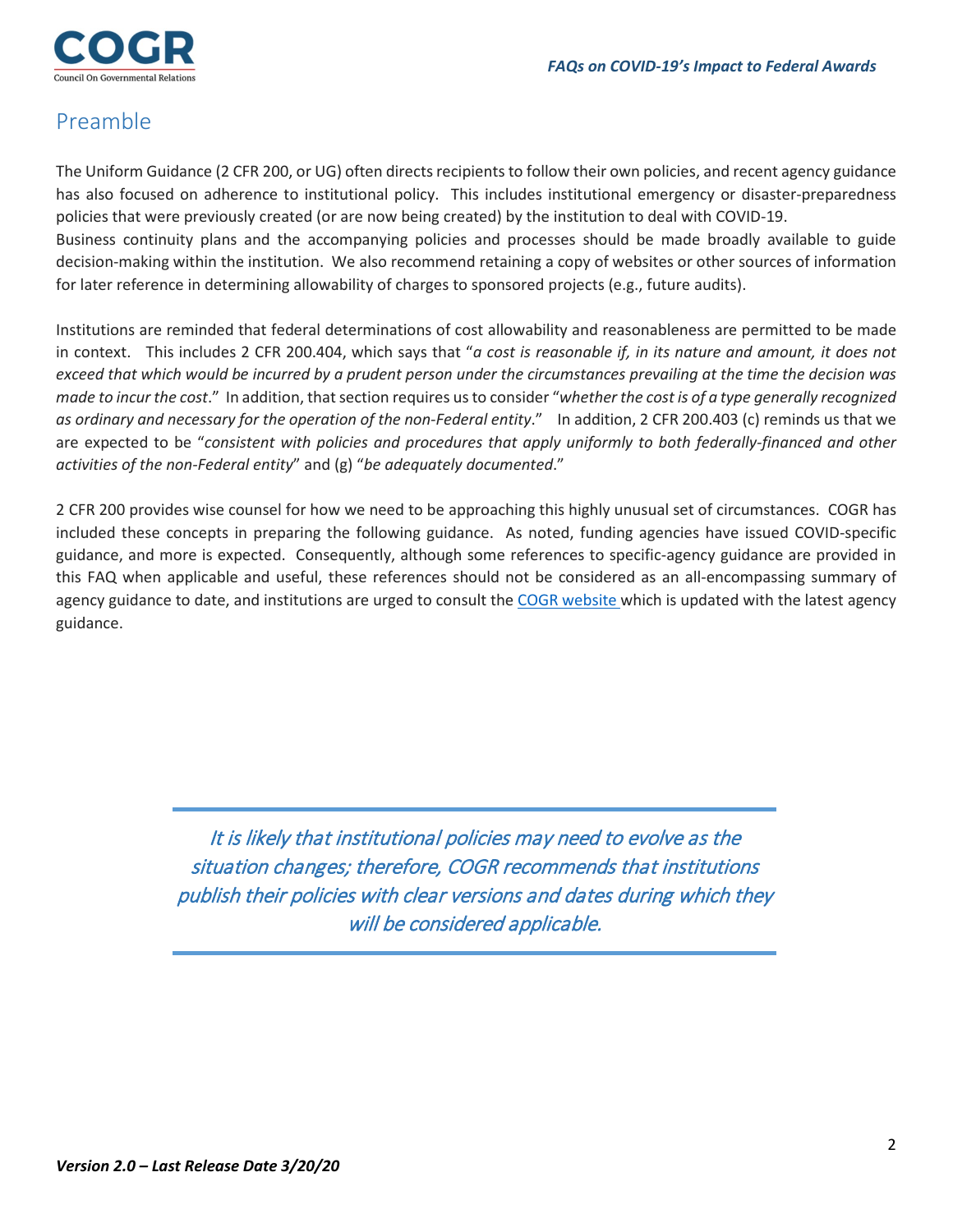## **TRAVEL CHARGES, INCLUDING CANCELLATION COSTS**

#### **1. How should credits from cancelled travel costs be handled on sponsored projects?**

*If a traveler has charged (e.g., through prepayment or a travel advance) an airline ticket or other travel cost to a sponsored project and that trip is later cancelled, the credit must accrue to the sponsored project (see 2 CFR 200.406). Some airlines are offering full refunds for trips that need to be cancelled due to COVID-19; in these instances, the refund should accrue to the grant, either directly through the institution's travel system or via reimbursement from the traveler. If a traveler cancels a trip and accrues a credit on their personal account, the traveler should follow institutional policy for how to track and manage the credit.* 

*Pe[r NIH FAQs o](https://grants.nih.gov/faqs#/covid-19.htm)n NOT-OD-20-086: If vouchers have been granted for any of the travel expenses affected by COVID-19, recipients are required to use the vouchers and may not request additional support. Institutions must document that costs charged to a grant are non-refundable and maintain documentation, in accordance with record retention requirements, and make them available to NIH upon request.*

#### **2. What do you know about accommodations airlines are making because of COVID-19?**

*Various airlines have announced special accommodations, including waiving all or certain change fees. Travelers should consult the airline's website directly for the most up to date information.*

## **3. If a traveler can return home from travel (domestic or foreign) but at much greater cost than usual, is the additional cost allowable on the grant?**

*The traveler should follow their employer's institution's policy for emergency situations. If there is no specific policy, the traveler should follow the common practice of the institution. The institution's policy or practice related to the criteria for evaluating the status and extent of the emergency and the level of relief that is considered appropriate to those circumstances should be followed.* 

*Pe[r NIH FAQs](https://grants.nih.gov/faqs#/covid-19.htm) on NOT-OD-20-086: As outlined in the NIH GPS 7.9.1, travel costs are limited to those allowed by formally established organizational policy, and in the case of air travel, the lowest reasonable commercial airfares must be used. Recipients should continue to comply with their institutional travel policies to determine the allowability of these costs in cases of unforeseen or emergency circumstances.*

#### **4. Can travel insurance be charged to grants?**

*The traveler should follow their institution's policy for emergency situations. If there is no specific policy, the traveler should follow the standard practice of the institution. Travelers are strongly encouraged to carefully review any traveler's insurance policy before purchasing to determine the coverage provided and documentation required for a claim.*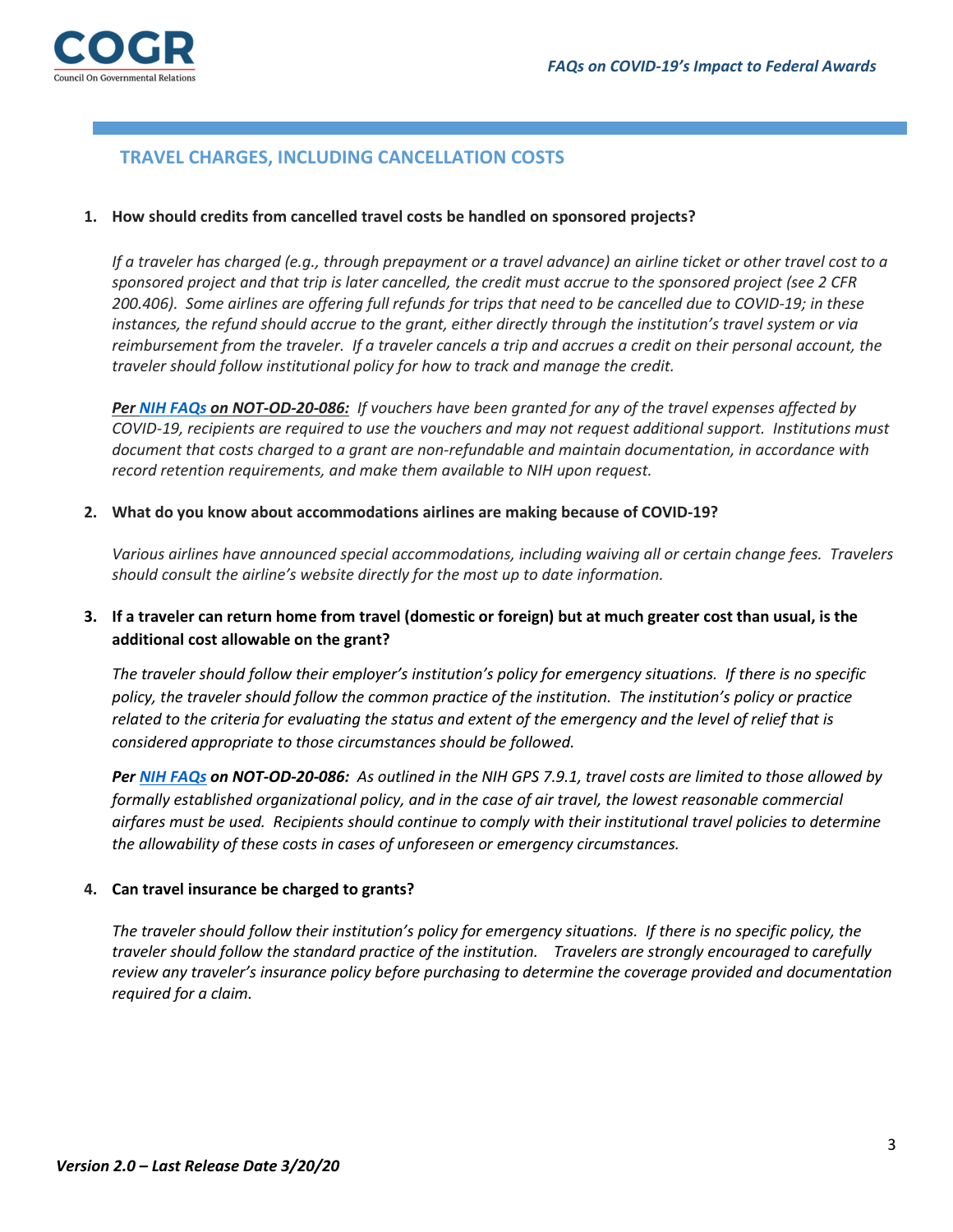

- **5. I am a PI on a very large Program Project Grant, which includes hosting a conference in Atlanta with hundreds of collaborators participating from around the world. I have already incurred \$35,000 of expense for the rental space at the convention center and hotel. I am working with the venue to get a credit but there will be a sizeable cancellation or penalty fee. Can I charge this to my award? And can I pay the travel fees and any associated costs for the hundreds of collaborations that were planning on attending?**
	- **a. Does it matter if I elected to cancel it because it was prudent to do so?**
	- **b. Does it matter if it was in a CDC level 3 location?**
	- **c. Does it matter if my institution is not allowing it?**

*Federal agencies share institutional concerns about the safety of researchers. If the PI (organizer) believes it would be unwise to hold the conference, the organizer should confer with the program officer and grants management specialist to decide whether to cancel the meeting, postpone the meeting, or convert the meeting*  to an on-line format. This request for input is consistent with 2 CFR 200.407 which says in part: "the non-Federal *entity may seek the prior written approval of … the Federal awarding agency in advance of the incurrence of special or unusual costs." Note that if the request is made orally, written documentation of the decision should follow (an email from the agency to the PI should be sufficient). Note that for many federal agencies, the program officer cannot independently make this type of decision, and grants office concurrence is required. PIs should follow the requirements for their specific agency. In the course of the discussion with the funding agency, it would be appropriate to discuss the basis for the proposed cancellation (prudent circumstances, CDC level 3 location, or institutional determination that travel will not allow the organizer to attend.) Organizers may wish to make a firm decision about keeping or cancelling the meeting early enough to enable their participants to take advantage of discounts offered by airlines or hotels related to COVID-19 changes or early cancellation deadlines (particularly for hotels). In addition, a decision by the organizer to cancel the conference may assist some participants in convincing their institution to pay their cancellation costs.* 

*If a conference is cancelled with the concurrence of the federal funding agency, the non-refundable costs for the venue may be an allowable charge to the project (if the project was scheduled to incur those costs in the first place). Note, however, that specific agency guidance should be consulted as some federal agencies are in the process of developing specific guidance in this area. In general, the costs for participants should follow the funding stream intended to pay for their attendance; if the conference grant was reimbursing all or part of the participation costs for all attendees, it may be appropriate to also charge some or all of their cancellation fees. If participants were covering their attendance costs (from sponsored or non-sponsored sources), then the cancellation costs should follow the sponsor funding their participation or the participant's employer.* 

*Per NIH Guide Notice [NOT-OD-20-086](https://grants.nih.gov/grants/guide/notice-files/NOT-OD-20-086.html): Scientific meetings, conferences and workshops supported by NIH funding may be delayed or cancelled due to COVID-19. Non-refundable costs associated with NIH supported meetings and conferences affected by COVID-19 are allowable and may be requested as an administrative supplement to the appropriate funding IC. Recipients should contact their assigned grants management specialist and program official to provide documentation demonstrating the effect of COVID-19. The funding institute or center will work with the recipient to address the impact on the NIH Grant. NSF is working on developing guidance in this area. [2](#page-3-0)*

<span id="page-3-0"></span><sup>&</sup>lt;sup>2</sup> See: [https://www.nsf.gov/news/special\\_reports/coronavirus/](https://www.nsf.gov/news/special_reports/coronavirus/)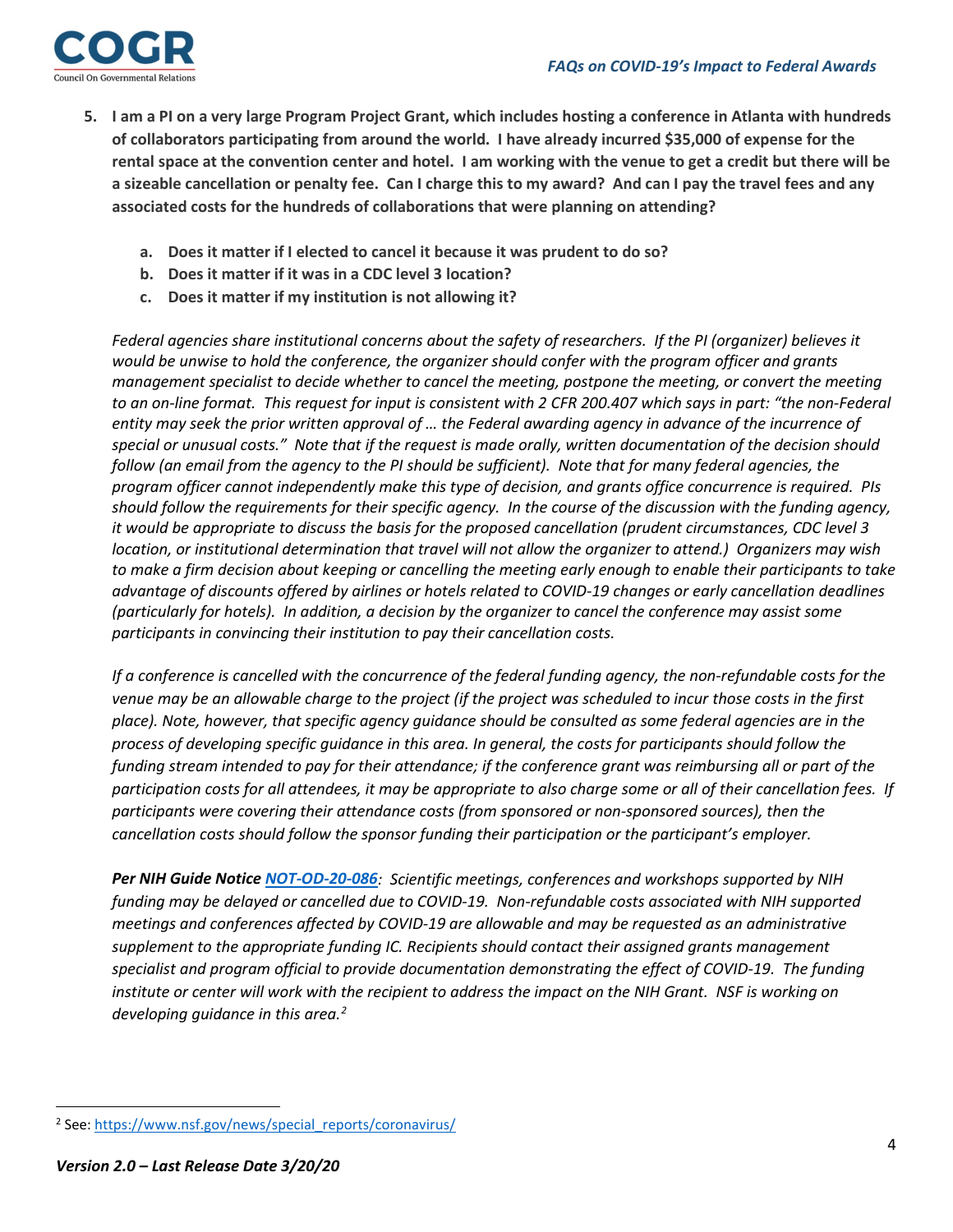

## **REMOTE WORK ENVIRONMENTS**

## **1. If my institution's labs are closed and researchers cannot get to special or core facilities, how will they continue to work?**

*Researchers could engage in a variety of activities that do not require access to specialized facilities, such as manuscript writing, data analysis, maintenance of tissue/ cell banks, maintenance of specialty equipment, cataloguing and organization of data, analysis of experimental designs and plans for future methods, and other activities that do not require access to specialized facilities. The PI/lab should document and retain information on the staff and related compensation that is charged to each award and details about contributions to the award, or if there was no contribution to the project. In addition, some institutions have developed special plans for 'essential' or 'critical' research. Contact your sponsored programs office for your institution's emergency action policies related to grants, and for answers to your specific questions.* 

**2. If employees must have their home as their work location, will they still be able to get paid by grants? Specifically, if they usually are supervised, or punch in and out, etc., could we be called to task for suspending such oversight while allowing the work to continue?** 

*Many institutions develop business continuity plans to guide decision making in emergency situations. If employers ask employees to work remotely and if employees can work successfully in that environment, then their salary can continue to be paid on federally funded sponsored awards, provided there is no agency-specific restriction. For staff who normally punch in/punch out or are subject to direct supervision, the institution might consider deploying alternative forms of work verification (e.g., requiring the employee to be on an electronic messaging system, or to email their supervisor with arrival or departure times). Such accommodations are likely to be considered reasonable, at least in the short term. Additional accommodations may be required for the circumstances, such as employees with slow Internet speeds that may result in lower productivity or delays in completion of certain activities. If an employee cannot successfully work from home (e.g., the nature of their duties requires them to work on-site or they do not have home Internet or access to a computer) and alternate duties that benefit the project cannot be identified, then the direct charge to the award may not be appropriate.*

**3. If a student or a researcher needs to access a data set from home in order to keep working on a project, how do we address privacy requirements, if the data set contains sensitive or private information?**

*If the institution cannot provide secure access to the data set (e.g., remote access via VPN or other means), then the data set should not be accessed, or analysis of risk should be considered. Researchers should work with their IT departments to explore whether a secure remote access option is viable for their project as well as the type of data that may be subject to potential breach. Researchers should document the period they were unable to work on the data set for the purpose of determining if they later need to request a no-cost time extension.* 

**4. What happens if local, state, and/or federal government employees are unavailable to perform their duties (e.g., issue prior approvals or process awards)?**

*We expect that funding agencies will issue guidance in the event these circumstances become likely.*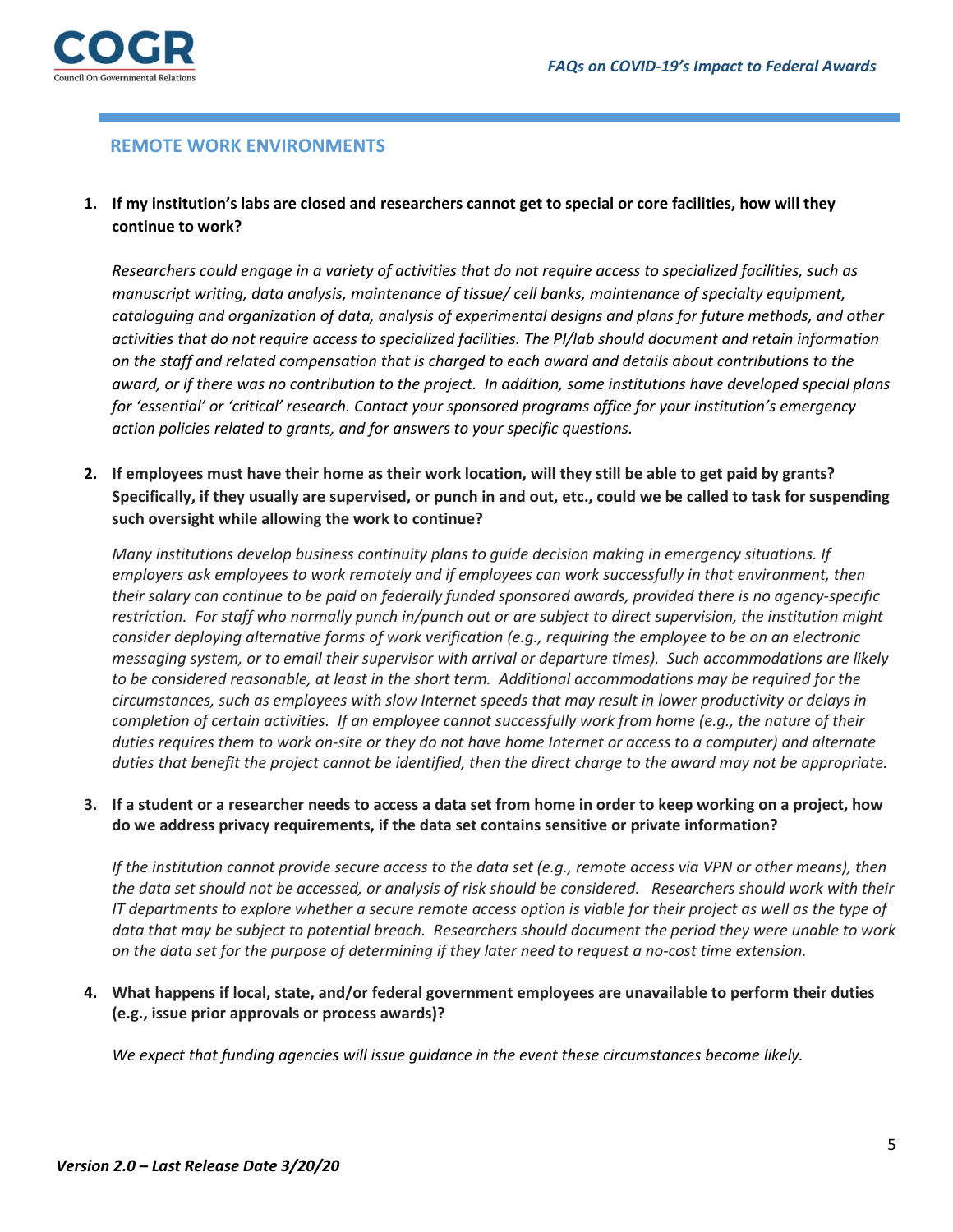

## **PROJECT PROGRESS OBLIGATIONS**

**1. Where a research project has a strict timeline, we are concerned about a possible failure to perform within the agreed upon statement of work. This failure may be due to a slow down or gap in activities, particularly where staff may need to work from home.**

*Clearly this is an extraordinary situation. If the scope of work demands a precise schedule in order to make an experiment viable, then the investigator should recognize and document instances where that schedule was unable to be met and the data resulting from that experiment may not be able to be used (or can only be used with certain cautions). If it is not the case that such precision is required for scientific reliability but rather needed for good business practices or to meet an agreed-upon sponsored project schedule, then it is anticipated that agencies will recognize the unique circumstance and be flexible if they can, including granting no-cost time extensions if needed. The investigator should reach out to the program officer as soon as a delay is anticipated. Note that this applies to financial assistance awards. For contracts requiring deliverables by a certain date, it may be possible to invoke the Excusable Delays clause. In any case, contractors should confer with their contracting officer about appropriate next steps as soon as a delay is anticipated. COGR recommends that investigators actively document their specific situations to provide a basis for any adjustments that may need to be requested when business returns to "normal" as well as the specific terms of an individual contract that may address this type of situation.* 

#### **2. Will agencies consider longer no-cost time extensions if they are needed to finish a project after disruption?**

*Researchers should document the actual impact of COVID-19 on the progress of their grants to provide substantiation for any future no-cost time extension request. Expect specific agency guidance regarding consideration of longer-than-normal no-cost time extensions[3](#page-5-0) or multiple no-cost time extensions in this situation. In the meantime, no-cost time extensions covered under expanded authorities will still be available for federal awards. Universities should contact the sponsor as soon as they are aware of a delay.*

**3. I can't get to my research site and my research will be severely impacted. Will the sponsor provide incremental funding and/or additional time so that I can successfully complete the aims of the award?**

*We expect federal agencies will recognize the difficulties inherent in this situation <sup>[4](#page-5-1)</sup> and work with institutions to facilitate the conduct of the project. As a reminder, recipients are required to (1) inform their program officer* 

<span id="page-5-0"></span><sup>&</sup>lt;sup>3</sup> NSF: [https://www.nsf.gov/news/special\\_reports/coronavirus/,](https://www.nsf.gov/news/special_reports/coronavirus/) NIH[: https://grants.nih.gov/grants/natural\\_disasters/corona](https://grants.nih.gov/grants/natural_disasters/corona-virus.htm)[virus.htm](https://grants.nih.gov/grants/natural_disasters/corona-virus.htm)

<span id="page-5-1"></span><sup>4</sup> Updated: NIH issued Guide Notic[e NOT -OD –](https://grants.nih.gov/grants/guide/notice-files/NOT-OD-20-086.html) 20-086 on March 12: *If your institution is unable to complete and submit a financial and RPPR by the scheduled due date, due to the effects of COVID-19, please be sure to contact the assigned grants management*  and/or program official to let them know the reports will be late. Note in NIH Guide Notic[e NOT-OD-20-082,](https://grants.nih.gov/grants/guide/notice-files/NOT-OD-20-083.html) the following guidance has been issued on progress reports (subject to change and institutions are encouraged to check for any updates directly from NIH as they become available): *Per NIH Grants Policy Statement sections [8.4.1](https://grants.nih.gov/grants/policy/nihgps/HTML5/section_8/8.4_monitoring.htm#Reportin) and [8.6,](https://grants.nih.gov/grants/policy/nihgps/HTML5/section_8/8.6_closeout.htm) as well as the terms and conditions outlined in Notice of Award, NIH requires that recipients periodically submit financial and progress reports. NIH understands that some reporting delays due to the impact of coronavirus may be unavoidable. Therefore, if recipients are unable to complete and submit a progress report ((Research Performance Progress Reports (RPPR)), Financial reports (Federal Financial Report expenditure data), and/or invention report by the scheduled due date, they should promptly contact the assigned grants management and/or program official. Although NIH will accept these late reports, grant awards will be delayed until the required reports are submitted and accepted by NIH.*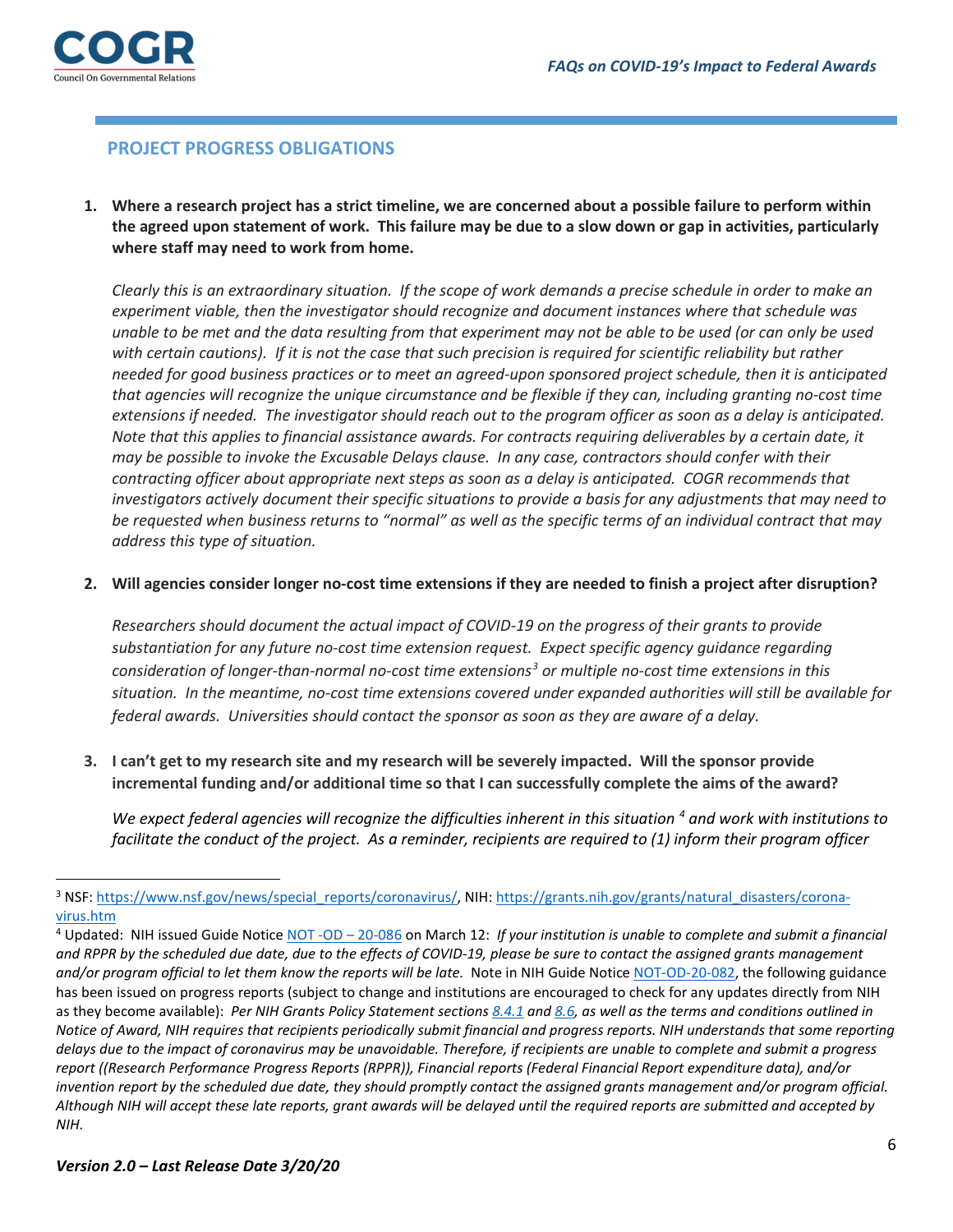

*and grants officer that prior approval is required if the need arises for additional federal funds to complete the project (200.308.(c)(1)(viii)) and (2) notify the federal agency as soon as "problems, delays, or adverse conditions which will materially impact the ability to meet the objective of the federal award" (200.328.(d)(1)) are known. In the latter case, the notification must include a statement of the action taken or contemplated and any assistance needed to resolve the situation. It is possible that there will not be an immediate answer on what is needed to resolve the situation; in that case, recipients should simply indicate that they will report back when more is known. COGR is currently in dialog with the various federal agencies about notification requirements and the potential for easing administrative burden in this regard.* 

*Pe[r NIH FAQs](https://grants.nih.gov/faqs#/covid-19.htm) on NOT-OD-20-086: NIH understands that travel restrictions may continue to occur through the remainder of the public health emergency and will likely affect the progress of NIH-funded research. Recipients must contact the funding IC to alert them of the delays. NIH is committed to working with its applicants and recipients during this public health emergency.*

## **SALARY CHARGES**

**1. On March 19, the State Department issued [a travel advisory](https://travel.state.gov/content/travel/en/traveladvisories/ea/travel-advisory-alert-global-level-3-health-advisory-issue.html) raising all countries outside of the U.S. to a Level - 4 "Do Not Travel" status. If a researcher chooses to travel abroad (e.g., to fulfill a grant responsibility such as present a paper or attend a meeting to discuss research) although his/her institution has advised against travel to that country, can salary still be charged to the award – even if they need to stay in the country longer than originally anticipated?** 

*The traveler should follow their employer's policy, and if such travel is critical obtain an exception in advance. If the employer has stipulated that adherence to institutional policy is an explicit condition of receiving travel support from the institution (e.g. institutional policy prohibits travel to CDC-level warning countries), then that policy will apply. In any case, the institution's review and determination of allowability/allocability should be fully documented.*

**2. Can salary continue to be charged if a researcher is on multi-day self-isolation period? Does it matter if the researcher is able to continue to work on the project from the self-isolation site (e.g. home or designated facility) or is not able to work (e.g., because the work must be done in a wet lab or field site?). Does it matter whether the self-isolation is self-imposed, institution-imposed, or government-imposed?** 

*If the traveler is following institution-imposed or government-imposed self-isolation requirements, then salary support may be continued if allowed under the employer's policy and is not prohibited by specific agency policy. In cases in which the employee is not covered by institutional leave policies, the issue of whether the employee can undertake work on the project while at home may be determinative. Note that all federal agencies have not yet issued guidance on this topic, so it will be important to be able to identify these transactions in the event federal guidance determines such costs are unallowable.*

*If an employer or government sponsor does not require a traveler to self-isolate, then standard institutional* policy will apply for individuals who do not report to work. Sick time, vacation time and/or paid administrative *leave may be taken if permitted under the employer's policy. Note that if the researcher is able to work from home, Q.1 under "Remote Work Environments" should apply.*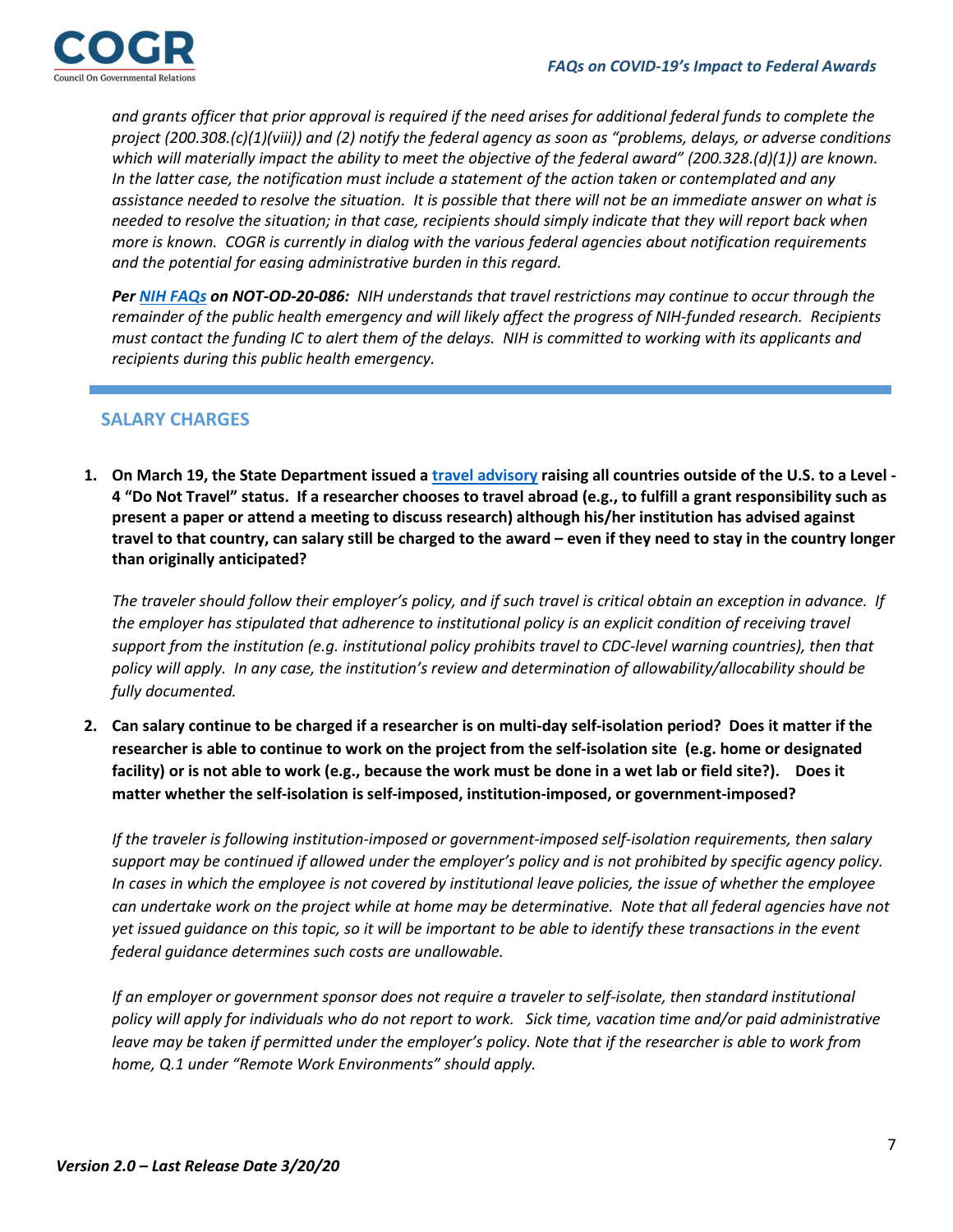

**3. If schools or elder-care facilities close, can award-funded employees stay at home to do child-care and eldercare and still charge their salary to a grant?** 

*If an award-funded employee stays home due to a school or facility closure for child or elder care needs, the employee's salary would be charged in accordance with their institutional leave policy. As provided for in 2 CFR 200.431 Compensation – Fringe Benefits (a), the costs of fringe benefits are allowable provided that the benefits are reasonable and are required by law, non-Federal entity-employee agreement, or an established policy of the non-Federal entity.[5](#page-7-0)*

**4. If the agency program officer or grants officer is unavailable (or if the agency is closed) due to COVID-19, can grant personnel continue to work and charge salary to the project?**

*In most cases, grantees should be able to continue work until their period of performance and funding is exhausted. If prior approvals are required, the grantee should continue to submit their request to the funding agency electronically. In the event approval is not forthcoming, grantees will need to make an institutional decision about whether to proceed with the action for which approval was requested, understanding that any costs associated with that change may need to be absorbed by the institution if approval is not subsequently granted. For cooperative agreements and contracts that require agreement officer or contracting officer approval, the risk is likely to be higher. Some projects may not be able to proceed, or may not be able to proceed fully; in that case, documentation of the situation where there needed to be work slowdown or stoppage will be important to help guide agency approval requests (time extensions, supplemental funding) after work is able to resume.* 

## **PURCHASE OF COVID-19 RELATED ITEMS ON GRANTS**

**1. Research studies with a lab component already purchased gloves. Who would pay for other supplies (masks, wipes, etc.), if needed?** 

*Subject to your institutional policies, personal protection equipment needed to perform the grant may be a direct charge.**Supplies needed for general cleaning should be covered by a non-grant or departmental account.*

## **ADDITIONAL COST CONSIDERATIONS**

**1. What happens to tuition payments on sponsored programs if the semester is affected by partial or complete shutdowns?**

*Institutions should follow their institutional policies on salary, compensation, and benefit, and apply any charges consistently across all funds.*

*5*

<span id="page-7-0"></span>*[https://grants.nih.gov/grants/policy/nihgps/html5/section\\_7/7.9\\_allowability\\_of\\_costs\\_activities.htm#Fringe\\_Benefitshttps://www.](https://www.ecfr.gov/cgi-bin/text-idx?SID=9f5c6083963362593df28c0ae5e0a58d&mc=true&node=se2.1.200_1431&rgn=div8#Fringe_Benefits) [ecfr.gov/cgi-bin/text-idx?SID=9f5c6083963362593df28c0ae5e0a58d&mc=true&node=se2.1.200\\_1431&rgn=div8](https://www.ecfr.gov/cgi-bin/text-idx?SID=9f5c6083963362593df28c0ae5e0a58d&mc=true&node=se2.1.200_1431&rgn=div8#Fringe_Benefits)*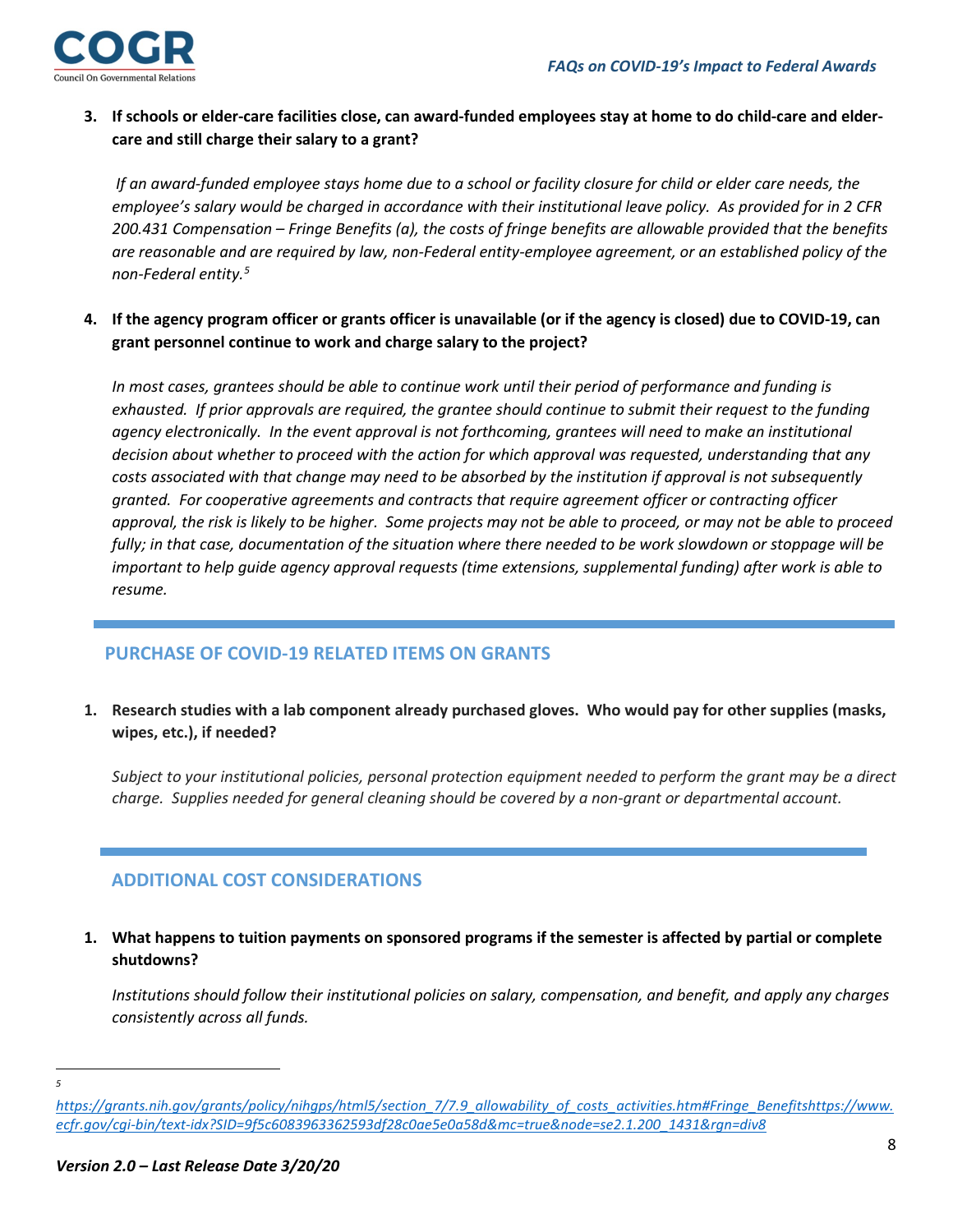

*Per OMB Memo from 2001, this tuition (also known as tuition remission), when charged to a sponsored project, is "provided to individuals participating in the necessary work of a sponsored agreement…". Accordingly, tuition, tuition remission, and other forms of support that satisfy these criteria should follow their policies and guidance related to the management of salaries and benefits.*

**[OMB Memo on tuition remission](https://www.whitehouse.gov/wp-content/uploads/2017/11/2001-M-01-06-Clarification-of-OMB-A-21-Treatment-of-Voluntary-Uncommitted-Cost-Sharing-and-Tuition-Remission-Costs.pdf) costs states:** *…tuition remission and other forms of reasonable support that are associated with student status and provided to individuals participating in the necessary work of a sponsored agreement are allowable provided that:*

*(1) The individual is conducting activities necessary to the sponsored agreement.*

*(2) Tuition remission and other support are provided in accordance with established educational institutional policy and consistently provided in a like manner to students in return for similar activities conducted in non-sponsored as well as sponsored activities; and*

*(3) During the academic period, the student is enrolled in an advanced degree program at a grantee or affiliated institution and the activities of the student are taken in relation to the Federally-sponsored research project are related to the degree program.*

## **ANIMALS AND HUMAN SUBJECTS**

**1. If staff need to work from home, we are considering cell phones for use when contacting human subjects as some people are uncomfortable with using their personal phones when calling human subjects or research study participants. Depending on the research study, it could be from one to several cell phones needed. What alternatives do they have?** 

*Inexpensive cell phones used solely for the purposes of the grant would appear to be a defensible charge to the grant in these circumstances. The PI/department authorizing the charges would need to oversee the purchases and use of the phones to ensure that they were used exclusively for the project; if used for multiple projects, cost allocations must reflect relative usage. Obtain prior approval from your institution if its policy prohibits the reimbursement of cell phone charges. Documentation should be retained in the department's grant file. In addition, the department may want to consider alternative technologies that allow users to shield their personal number when using their own cell phone for business purposes. For example, see Google Voice:* 

*How it works:* <https://www.lifewire.com/how-google-voice-works-3426682> *Link to the app*[: https://voice.google.com/u/0/about](https://voice.google.com/u/0/about)

*Important Note: In the context of human subjects' research, we want to remind the research community that Google Voice for consumers is not HIPAA compliant and should not be used for research projects subject to HIPAA requirements.*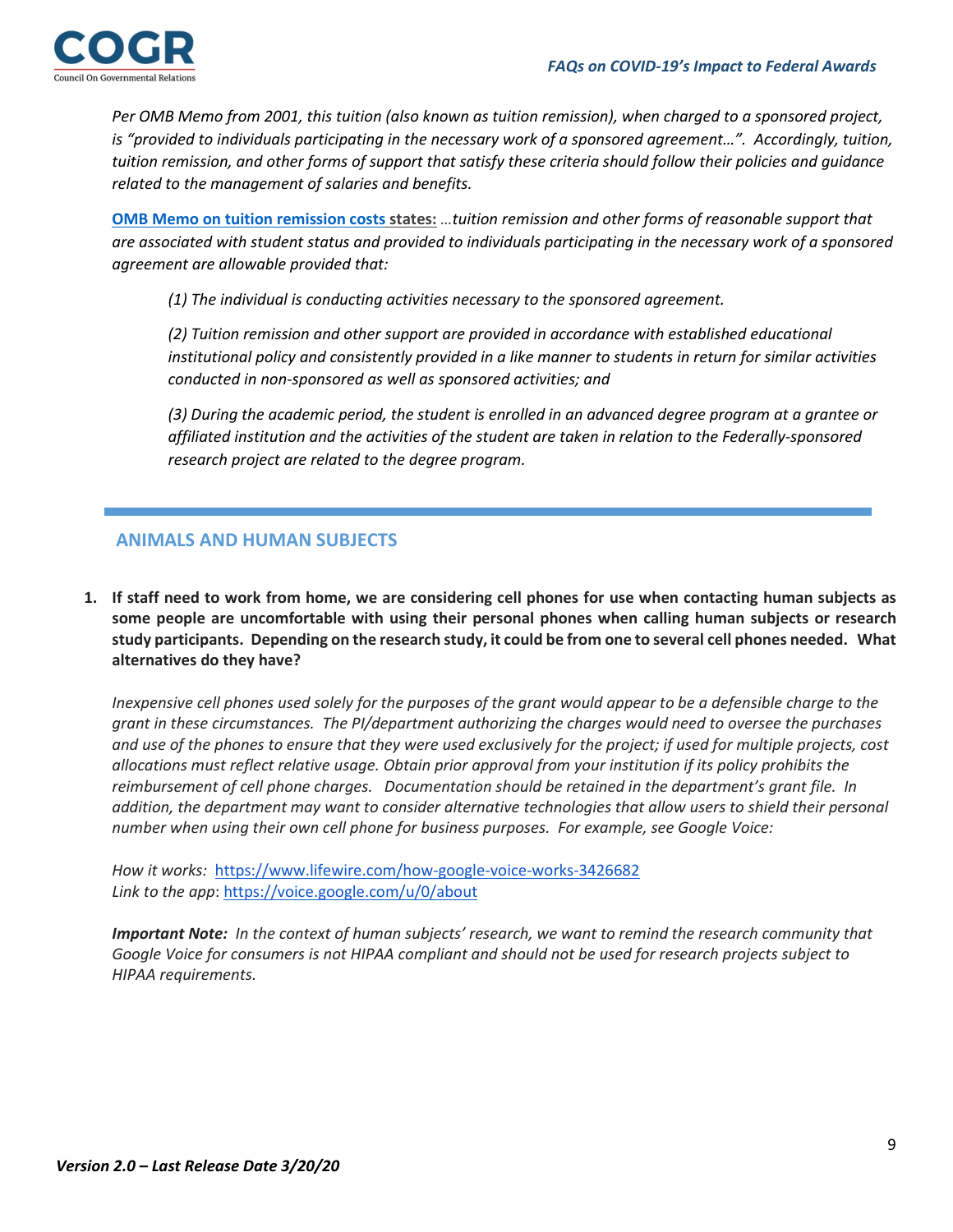

**2. Reminder calls to research study participants to stay home if they are sick are already taking place. Some of our research study participants are older and more vulnerable. Emails from my institution have reminded employees to stay home if sick. Can I charge unexpected costs that may arise to the grant? (For example, additional labor charges for time spent calling study participants).**

*Costs to projects related to contact with study participants (to guide their participation or to make arrangements*  for alternate plans) are allowable costs to the project. If the volume of such work involves significant amount of *additional labor charges, investigators can consider requesting supplements from their funding agency. It will be important to document the actual additional cost in these circumstances to guide requests for supplemental funding or additional time.*

**3. The government's declaration of a public health emergency is causing our institution to evaluate which clinical trials to continue and which to pause temporarily. We are also concerned about potential delays in research when studies are paused and the potential for additional costs. What guidance is available on this topic to help with institutional decision making?**

*The general wisdom on the topic is to focus on maintaining only those studies that directly benefit the participant. The risk of harm to participants is elevated in studies that require physical interaction during a pandemic. In order to re-evaluate the risk of participation in your study, contact the IRB that approved it. In addition, some clinical sites have restricted the types of activities that are allowed during the pandemic, and researchers should follow both the guidelines of the approving IRB and the study site. See Notice [NOT-OD-20-](https://grants.nih.gov/grants/guide/notice-files/NOT-OD-20-087.html) [087](https://grants.nih.gov/grants/guide/notice-files/NOT-OD-20-087.html) for more guidance on potential delays in NIH-funded research and possible increase in human subjects costs. See also the FDA guidance at* <https://www.fda.gov/media/136238/download> for information on handling the impact of institution shut-downs on clinical trial operations such as case report forms and monitoring.

**4. We had planned an animal facility inspection that cannot go forward as scheduled due to institution policies to close certain research activities. How should we inform the appropriate authorities?**

*NIH Office of Laboratory Animal Welfare (OLAW) has offered additional flexibilities for animal inspections, including delayed inspections for up to 30 days beyond the six-month interval. Institutions may also have some additional discretion in conducting facility inspections. See Notice [NOT-OD-20-088](https://grants.nih.gov/grants/guide/notice-files/NOT-OD-20-088.html) for more information. In*  addition, OLAW has posted a recorded webinar on Pandemic Contingency Planning and Its Impact on Animal *Care available here.*

**5. We are engaged in NIH funded behavioral studies that require our subject to visit our testing lab (mainly doing computer exercise while being observed). Our university is reducing the number of people on campus, including sending students home. Should we bring subjects (children and their parents) to our lab?**

*Likely, no. NIH states that, first and foremost, the concern must be about the safety and welfare of human subject participants and research staff. Institutions should take all steps necessary to ensure the safety of all human participants and research staff involved in NIH-funded clinical trials and human subjects studies. See Notice [NOT-OD-20-087](https://grants.nih.gov/grants/guide/notice-files/NOT-OD-20-087.html) for more examples of protective measures to protect participants.*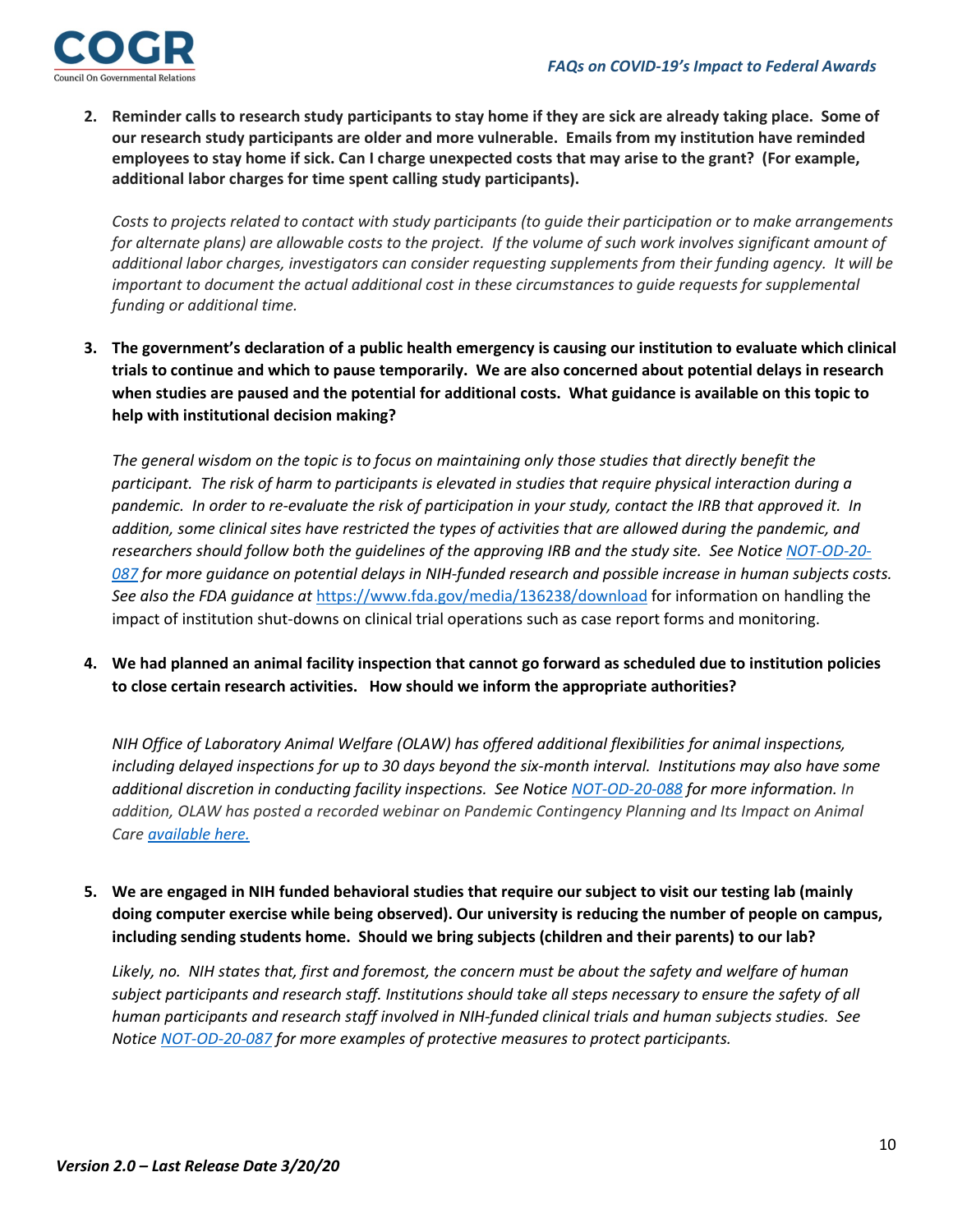

**6. My IRB/IACUC is not able to process my protocol or protocol continuation. May I proceed anyway?** 

*In general, no, the activities covered under the protocol may not begin or continue, except as needed to*  safeguard the lives of the human subjects or the animals. Please immediately contact your IACUC or IRB if this is *an issue. Even if the institutional committees are not able to meet, it is likely that your IACUC or IRB has put out guidance on how best to handle emergency situations (including emergency continuation of treatment for human subjects). Follow that institutional guidance.* 

**7. I have lab animals that need to be cared for and am concerned that staff may not be available to care for the animals or have the access they need to facilities if my institution closes.**

*Institutions are required to have animal care emergency plans in place as a condition to a federal award involving animal research. Consult your institutional policy and Animal Research Facilities Director (or equivalent) for information on your animal care emergency plan.[6](#page-10-0)*

## **ADDITIONAL QUESTIONS**

**1. If I have a proposal due and my institution closes, will the awarding agency still accept my application?** 

*Per NIH [NOT-OD-20-082:](https://grants.nih.gov/grants/guide/notice-files/NOT-OD-20-082.html?utm_source=dlvr.it&utm_medium=twitter) When delays occur because the applicant or recipient organization is officially closed or unable to submit grant applications due to the effects of COVID-19, the NIH will consider accepting applications late, on a case-by-case basis, in accordance with the NIH Grants Policy Statement, [Section 2.3.9,](https://grants.nih.gov/grants/policy/nihgps/html5/section_2/2.3.9_application_receipt_information_and_deadlines.htm) under the following circumstances:*

- *Institutions must submit applications or reports as soon as possible after reopening or resuming operations so that grant applications can be submitted, not to exceed the number of days the institution was officially closed or unable to submit grant applications.*
- *Institutions must submit a cover letter with the applications with enough detail about the delay so that NIH staff can make a determination whether circumstances justify accepting the application late.*
- *Institutions need not request advance permission to submit late due to this declared emergency.*

*Per NIH [NOT-OD-20-83](https://grants.nih.gov/grants/guide/notice-files/NOT-OD-20-083.html): The NIH will consider accepting applications late, on a case-by-case basis.*

*Recipients must submit a cover letter with the application, outlining the fact that the institution is closed due to effects of COVID-19 so that NIH staff can document the delay.*

*Recipients do not need to request advance permission to submit late due to a public health emergency-related delay.*

*Per NSF [FAQs](https://www.nsf.gov/publications/pub_summ.jsp?ods_key=nsf20053) on COVID-19: Researchers or sponsored projects office staff from organizations that have been affected and are unable to meet stated NSF deadlines should contact the cognizant NSF program office to discuss the issue. NSF will consider extensions to the submission deadline on a case-by-case basis (and, in a few cases, on* 

<span id="page-10-0"></span><sup>6</sup> *See OLAW's website on Disaster Planning and Response Resources here:<https://olaw.nih.gov/resources/disaster-planning.htm>*